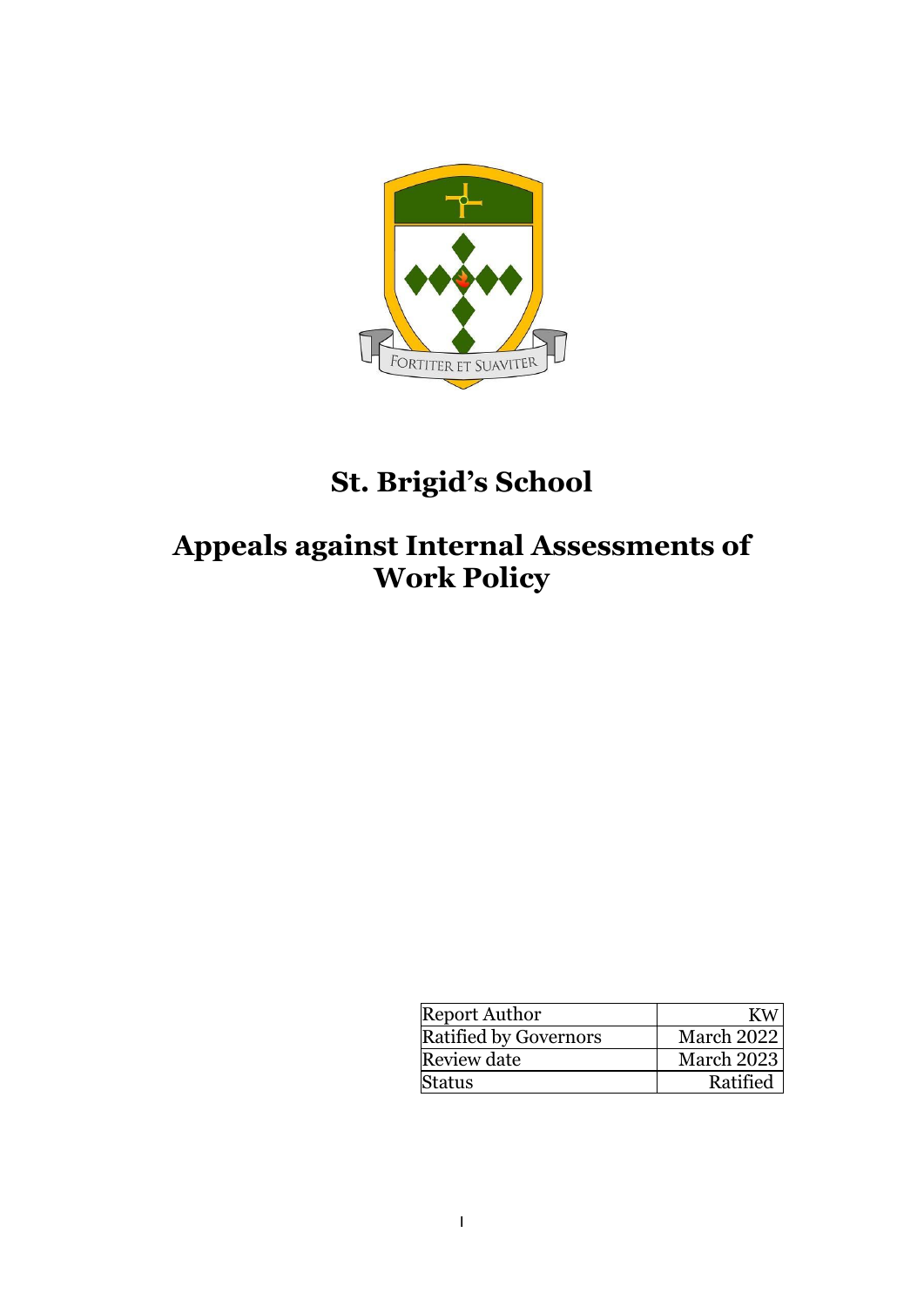## **Reviews of marking - centre assessed marks (GCSE controlled assessments, GCE coursework, GCE and GCSE non-examination and Project qualifications)**

St Brigid's School is committed to ensuring that whenever its staff mark candidates' work this is done fairly, consistently and in accordance with the awarding body's specification and subject-specific associated documents.

Candidates' work will be marked by staff who have appropriate knowledge, understanding and skill, and who have been trained in this activity. St Brigid's is committed to ensuring that work produced by candidates is authenticated in line with the requirements of the awarding body. Where a number of subject teachers are involved in marking candidates' work, internal moderation and standardisation will ensure consistency of marking.

- 1. St Brigid's will ensure that candidates are informed of their centre assessed marks so that they may request a review of the centre's marking before marks are submitted to the awarding body.
- 2. St Brigid's will inform candidates that they may request copies of materials to assist them in considering whether to request a review of the centre's marking of the assessment.
- 3. St Brigid's will, having received a request for copies of materials, promptly make them available to the candidate.
- 4. St Brigid's will provide candidates with sufficient time in order to allow them to review copies of materials and reach a decision.
- 5. St Brigid's will provide a clear deadline for candidates to submit a request for a review of the centre's marking. Requests will not be accepted after this deadline. Requests **must** be made in writing.
- 6. St Brigid's will allow sufficient time for the review to be carried out, to make any necessary changes to marks and to inform the candidate of the outcome, all before the awarding body's deadline.
- 7. St Brigid's will ensure that the review of marking is carried out by an assessor who has appropriate competence, has had no previous involvement in the assessment of that candidate and has no personal interest in the review.
- 8. St Brigid's will instruct the reviewer to ensure that the candidate's mark is consistent with the standard set by the centre.
- 9. St Brigid's will inform the candidate in writing of the outcome of the review of the centre's marking.
- 10. The outcome of the review of the centre's marking will be made known to the head of centre. A written record of the review will be kept and made available to the awarding body upon request.